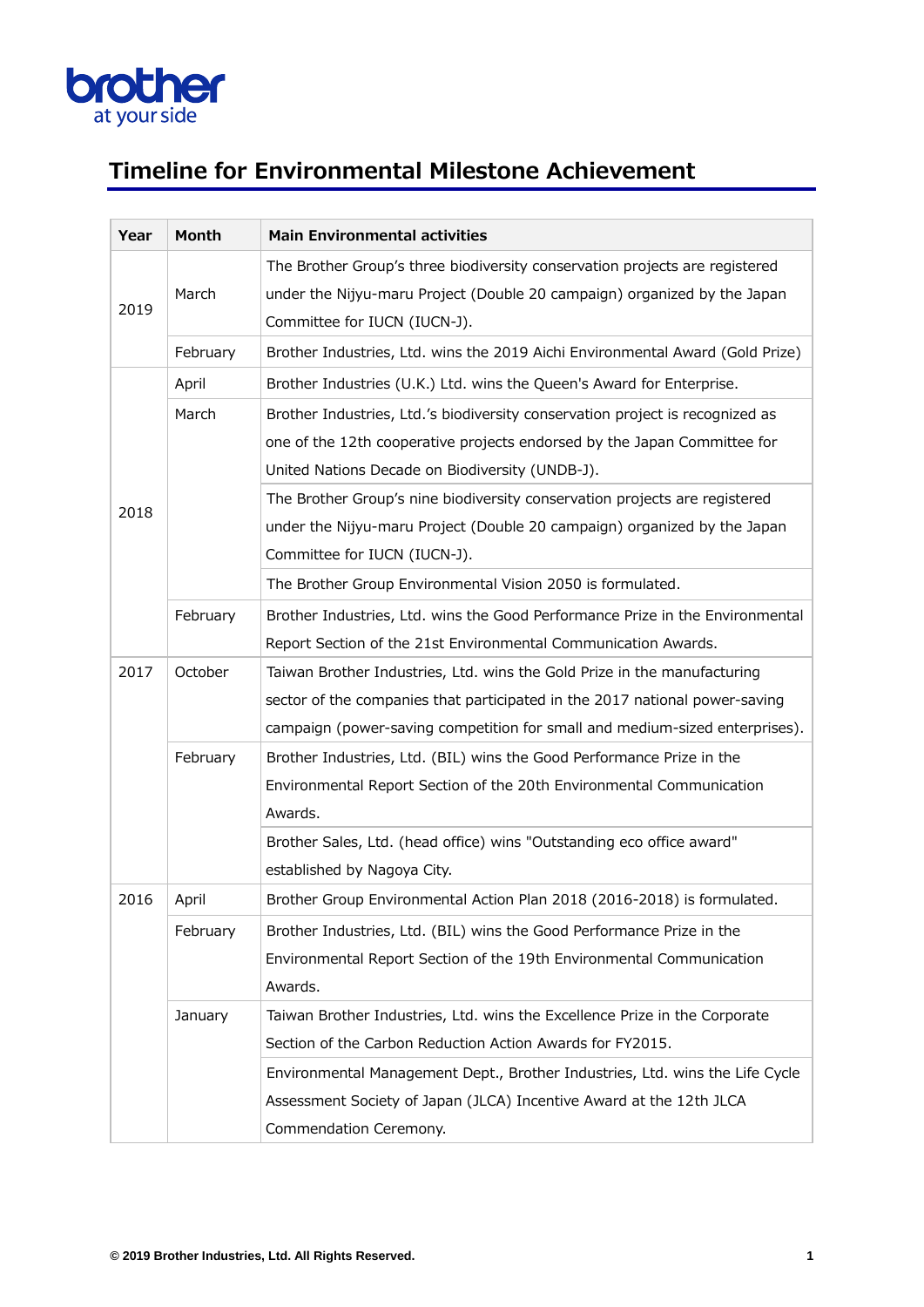

| 2015 | June      | Brother Industries (U.K.) Ltd. wins the Sustainable Products and Services     |
|------|-----------|-------------------------------------------------------------------------------|
|      |           | Award under the Business in the Community Wales Responsible Businesses        |
|      |           | Awards 2015.                                                                  |
|      | February  | Brother International Corporation (U.S.A.) is commended in Business Recycler  |
|      |           | of the Year organized by the Tennessee Recycling Coalition.                   |
|      |           | Brother Industries, Ltd. (BIL) wins the Good Performance Prize in the         |
|      |           | Environmental Report Section of the 18th Environmental Communication          |
|      |           | Awards.                                                                       |
| 2014 | December  | Brother Machinery Xian Co., Ltd. is commended by the High Technology          |
|      |           | Industry Development Zone Branch Office, Xian Environmental Protection        |
|      |           | Bureau as an advanced organization in environmental statistics in FY2013.     |
|      | October   | Brother International Corporation (U.S.A.) wins the Platinum Award under      |
|      |           | New Jersey Smart Workplaces.                                                  |
|      | September | Brother Industries (U.K.) Ltd. wins the Category Winner under the             |
|      |           | Manufacturing Excellence (MX) Award for Sustainable Manufacturing.            |
|      | June      | Brother Industries (Shenzhen), Ltd.*1 is commended by the City of Shenzhen    |
|      |           | as an advanced company under the Pengcheng*2 Waste Reduction Activities.      |
|      |           | Brother Technology (Shenzhen) Ltd. is commended by the City of Shenzhen       |
|      |           | as an advanced company under the Pengcheng Waste Reduction Activities.        |
|      |           | Brother Industries (U.K.) Ltd. wins BIG TICK under the BITC (Business in the  |
|      |           | Community) Wales Responsible Business Services Award.                         |
|      |           | Brother Industries (U.K.) Ltd. wins BIG TICK under the BITC (Business in the  |
|      |           | Community) Sustainable Products and Services Award.                           |
|      | May       | FAX-2840 becomes the first desktop black-and-white All-in-One to be certified |
|      |           | under the Carbon Footprint of Products (CFP) program in Japan.                |
|      | January   | Brother Industries, Ltd. wins the 2014 Aichi Environmental Award (Gold Prize) |
| 2013 | July      | Brother International Corporation (U.S.A.) wins the RideWise Award (Silver    |
|      |           | Prize).                                                                       |
|      | June      | Brother International Corporation (U.S.A.) wins the Excellence Award in the   |
|      |           | Energy and Renewable Resources category of the Governor's Environmental       |
|      |           | Stewardship Awards program.                                                   |
|      | March     | Brother International (NZ) Ltd. becomes the first Brother Group company to    |
|      |           | be audited for ISO 14064 certification (Scopes 1, 2, and 3).                  |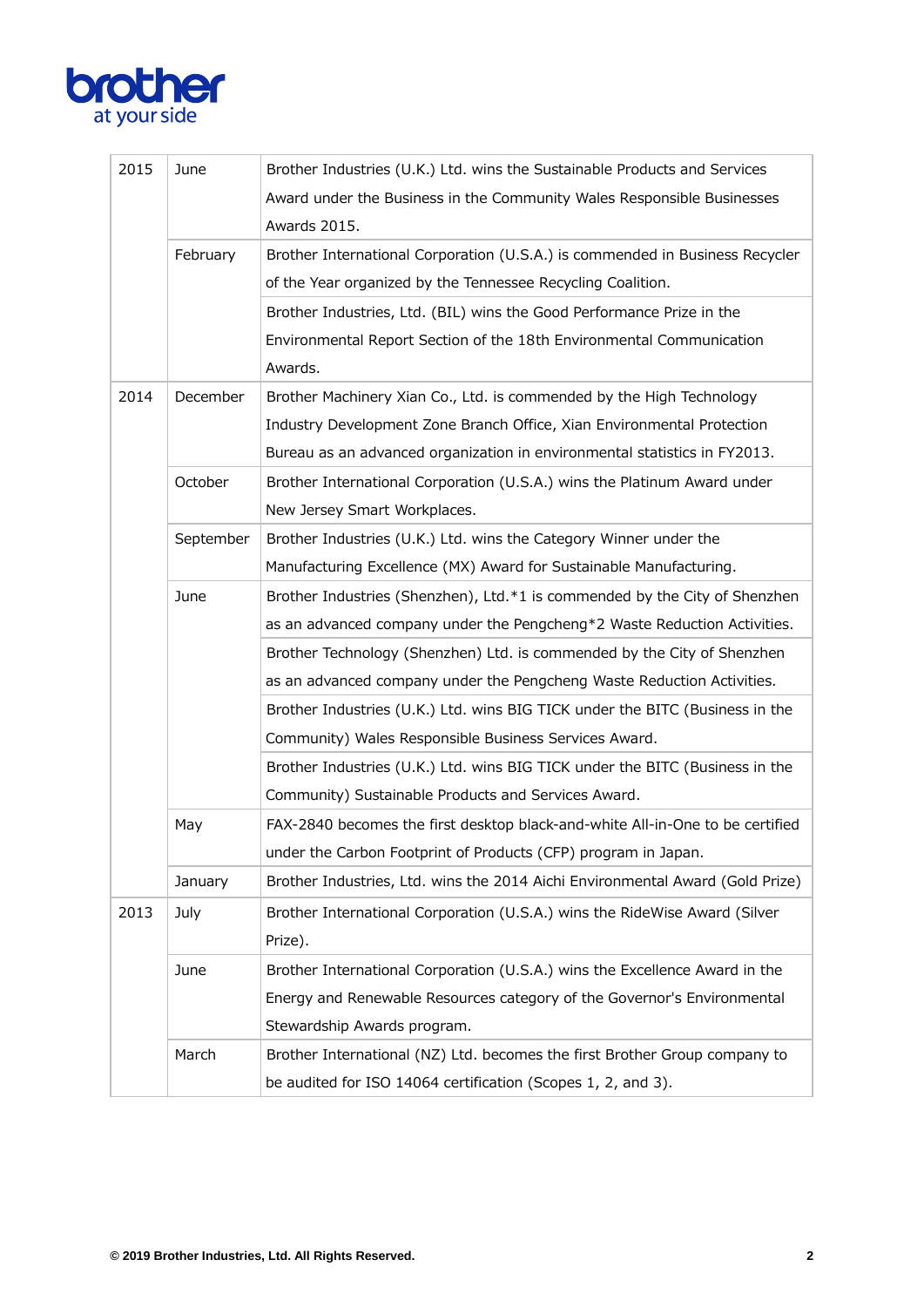

| 2012 | May      | The Brother Group is recognized as the first Eco First company in the printer |
|------|----------|-------------------------------------------------------------------------------|
|      |          | industry under the auspices of the Ministry of the Environment, Government of |
|      |          | Japan.                                                                        |
|      |          | Brother (China) Ltd. wins the Eco Label Contribution Award from the China     |
|      |          | Environmental United Certification Center Co., Ltd. under the jurisdiction of |
|      |          | the State Environmental Protection Administration.                            |
|      | February | Brother Sales, Ltd. wins the Certification Test for Environmental Specialists |
|      |          | (Eco Test) Promotion Award 2011.                                              |
| 2011 | May      | Brother Industries, Ltd. wins the FY2010 Environmental goo Award in the       |
|      |          | category of Environmental and Social Reports.                                 |
|      | April    | Brother U.K. Ltd. wins the Queen's Award.                                     |
|      |          | Brother Group Environmental Action Plan 2015 (2011-2015) is formulated.       |
| 2010 | October  | Brother exhibits its products at the tenth meeting of the Conference of the   |
|      |          | Parties (COP10) as a company taking part in the Ink Cartridge Return Project. |
|      |          | MFC-J6510DW, MFC-J6710DW, and MFC-J6910DW become the world's first            |
|      |          | inkjet printers to obtain Nordic Swan eco label certification.                |
|      | July     | HL-5340D, HL-5350DN, HL-5380DN, MFC-8880DN, and MFC-8890DW become             |
|      |          | the first Brother products to obtain Environmental Choice New Zealand         |
|      |          | certification.                                                                |
|      | May      | "Brother Earth," a logo and slogan symbolizing the Brother Group's            |
|      |          | environmental activities, is created.                                         |
|      | January  | Registers as a member of the Challenge 25 Campaign (switching from "Team      |
|      |          | Minus 6%").                                                                   |
| 2009 | December | Five models of printers (including HL-5350DN) and seven models of All-in-     |
|      |          | Ones (including MFC-8380DN) obtain Nordic Swan eco label certification.       |
|      | June     | The CO2 reduction target for FY2020 is added to the Brother Group             |
|      |          | Environmental Action Plan 2010 (2008-2010), and activities are launched.      |
|      | March    | A solar power generation system (100 kWh) is introduced at the Kariya         |
|      |          | Manufacturing Facility.                                                       |
| 2008 | June     | Participates as exhibitor in Integrated Exhibition of the Environment in      |
|      |          | Celebration of the Hokkaido Toyako Summit in 2008.                            |
|      | April    | Brother Group Environmental Action Plan 2010 (2008-2010) is formulated.       |
| 2007 | December | Receives System Certification in the printer and facsimile business under the |
|      |          | EcoLeaf eco-label                                                             |
| 2006 | April    | Brother Group Fifth Environmental Action Plan is formulated.                  |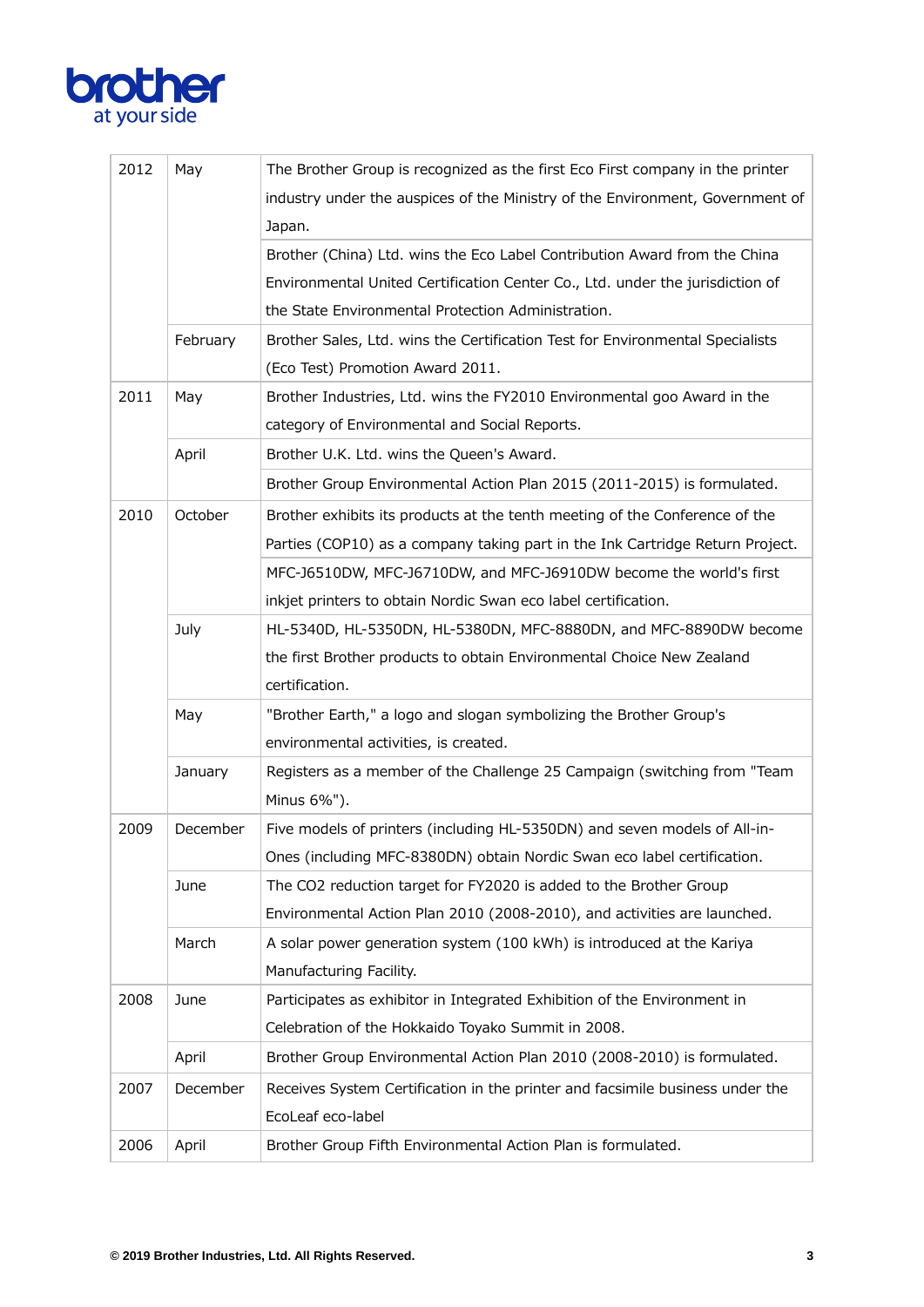

| 2005 | July      | Takes part in EPOC "ECO talk session" at citizen's pavilion of 2005 World        |
|------|-----------|----------------------------------------------------------------------------------|
|      |           | Exposition Aichi, Japan.                                                         |
|      |           | Registers in Team Minus 6% membership.                                           |
| 2004 | November  | Brother issues its first self-certification of the EcoLeaf label to the MFC-     |
|      |           | 620CLN.                                                                          |
|      | May       | BIL becomes the first in the facsimile business to obtain the System             |
|      |           | Certification of the EcoLeaf.                                                    |
|      | April     | BIL starts company-wide environmental education by e-learning.                   |
|      |           | Brother Green Procurement Management System starts operation.                    |
| 2003 | April     | Personal Facsimile FAX-1100CL becomes first in the home-use facsimile            |
|      |           | industry to be awarded the EcoLeaf label managed by JEMAI.                       |
| 2002 | December  | Brother Group Fourth Environmental Action Plan is formulated and announced       |
|      |           | at the Brother Global Conference.                                                |
|      | September | Laser Printer HL-7050 becomes the world's first printer awarded the TCO '99,     |
|      |           | an international environmental label.                                            |
|      | April     | Zero emission is achieved at major facilities in Japan.                          |
| 2001 | December  | Participates as an exhibitor in Eco-Products 2001. (Participated as an exhibitor |
|      |           | each year until 2013.)                                                           |
|      | September | Laser Printer HL-2460/2460N is awarded the Blue Angel Label of Germany.          |
| 1999 | December  | Brother's Third Environmental Action Plan (Voluntary Plan) is formulated.        |
|      | September | Environmental Report is issued for the first time. (It has since been issued     |
|      |           | annually.)                                                                       |
| 1998 |           | The Green Purchase Guidelines*3 specifying criteria for selecting products and   |
|      |           | recommended products are formulated.                                             |
| 1997 | August    | The Green Procurement Guidelines are formulated for purchasing office            |
|      |           | supplies and equipment (e.g., lighting, air conditioning).                       |
| 1996 | December  | Brother Industries (U.K.) Ltd. becomes the first Brother Group company to        |
|      |           | obtain ISO 14001 certification.                                                  |
|      | July      | Brother's Second Environmental Action Plan (Voluntary Plan) is formulated.       |
| 1995 | February  | A new environmental management organization is started at BIL with the           |
|      |           | Facility Manager and Secretariat of the Environmental Management Committee       |
|      |           | of Facility spearheading the initiative.                                         |
| 1994 | February  | Brother's first white paper on the environment is issued (issued annually until  |
|      |           | 1999).                                                                           |